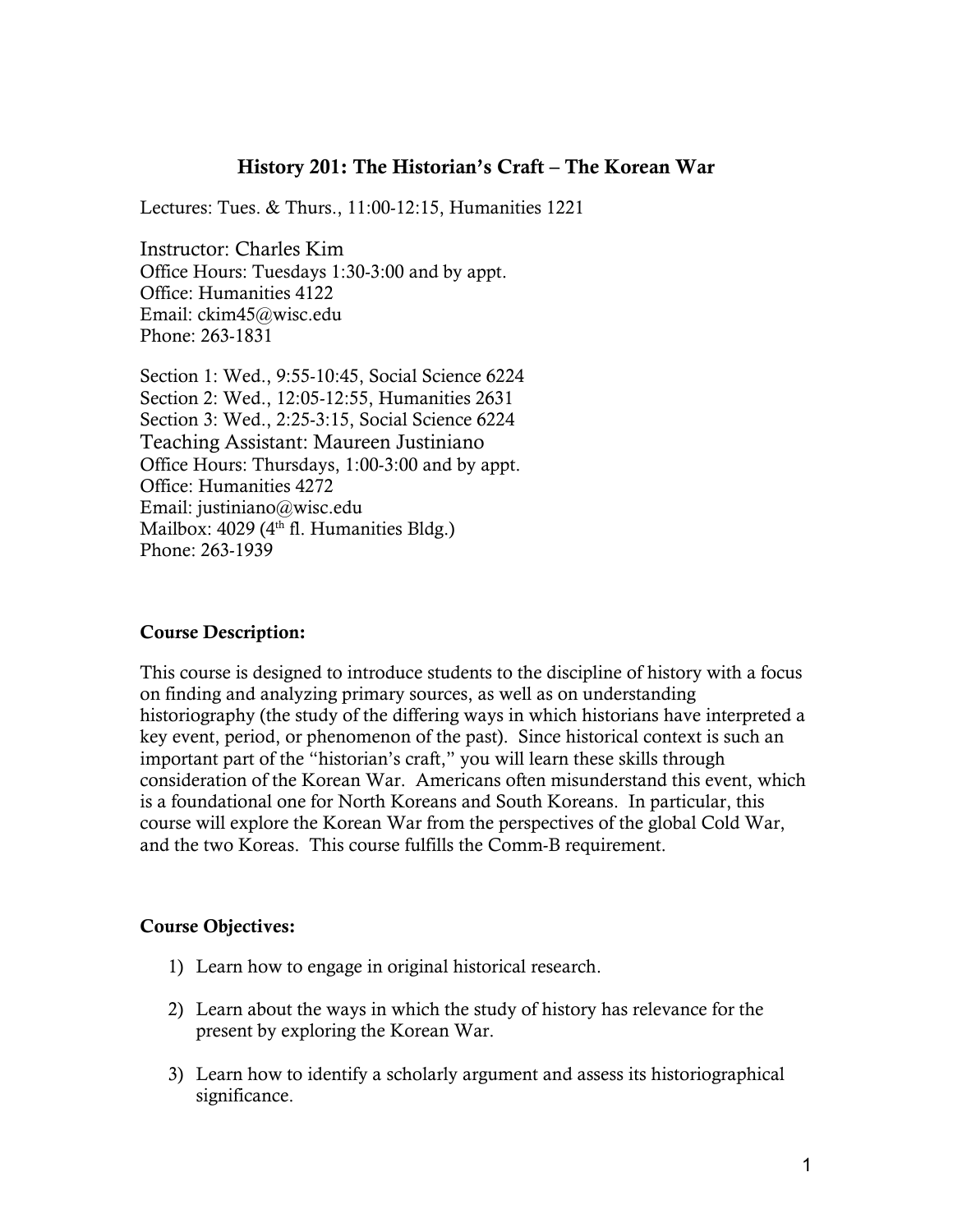4) Learn how to convey your research findings more effectively to others, through writing, discussion, and formal presentations.

# Required Texts:

- Course Packet, L&S Copy Center, 6120 Social Science Building
- Mary Lynn Rampolla, *A Pocket Guide to Writing in History*,  $6<sup>th</sup>$  or  $7<sup>th</sup>$  ed. (New York: Bedford/St. Martin's, 2010/2012)

### Course Requirements:

- 1) Attendance & class participation (lectures & disc. section): 15%
- 2) Homework:  $(7 \times 2\% = 14\%)$
- 3) Analysis Papers (2-3 pages each):  $(8\% + 8\% + 15\% = 31\%$
- 4) Oral Presentations (5 min. each):  $(2 \times 5\% = 10\%)$
- 5) Annotated Bibliography: 10%
- 6) Research Paper (6-8 pages): 20%

#### Further Information:

- 1) Read this syllabus carefully. Consider it a contract between yourself, the TA, and the instructor.
- 2) Attend every lecture and discussion section, come prepared, and participate regularly. Missing lectures and/or discussion sections, lack of preparation, minimal participation, and frequent late arrivals and early departures will adversely affect your attendance and participation grade.
- 3) The weekend is the best time to start preparing for the upcoming week.
- 4) The instructor may administer occasional quizzes to make sure that students are coming prepared. The results of quizzes will be incorporated into the attendance-participation score.
- 5) Over the course of the semester, you will have a total of five grace days at your disposal. You may apply your grace days to analysis papers, the annotated bibliography, and the research paper. (However, you won't be able to use them for homework assignments or oral presentations.)
- 6) Submit homework assignments in lecture. Submit analysis papers and any scanned materials as hard copies by 4 p.m. of the assigned day in the TA's mailbox.
- 7) There are 8 homework assignments in this syllabus. Your top 7 assignments will go toward your final grade. You have a choice of submitting either 7 or 8 homework assignments.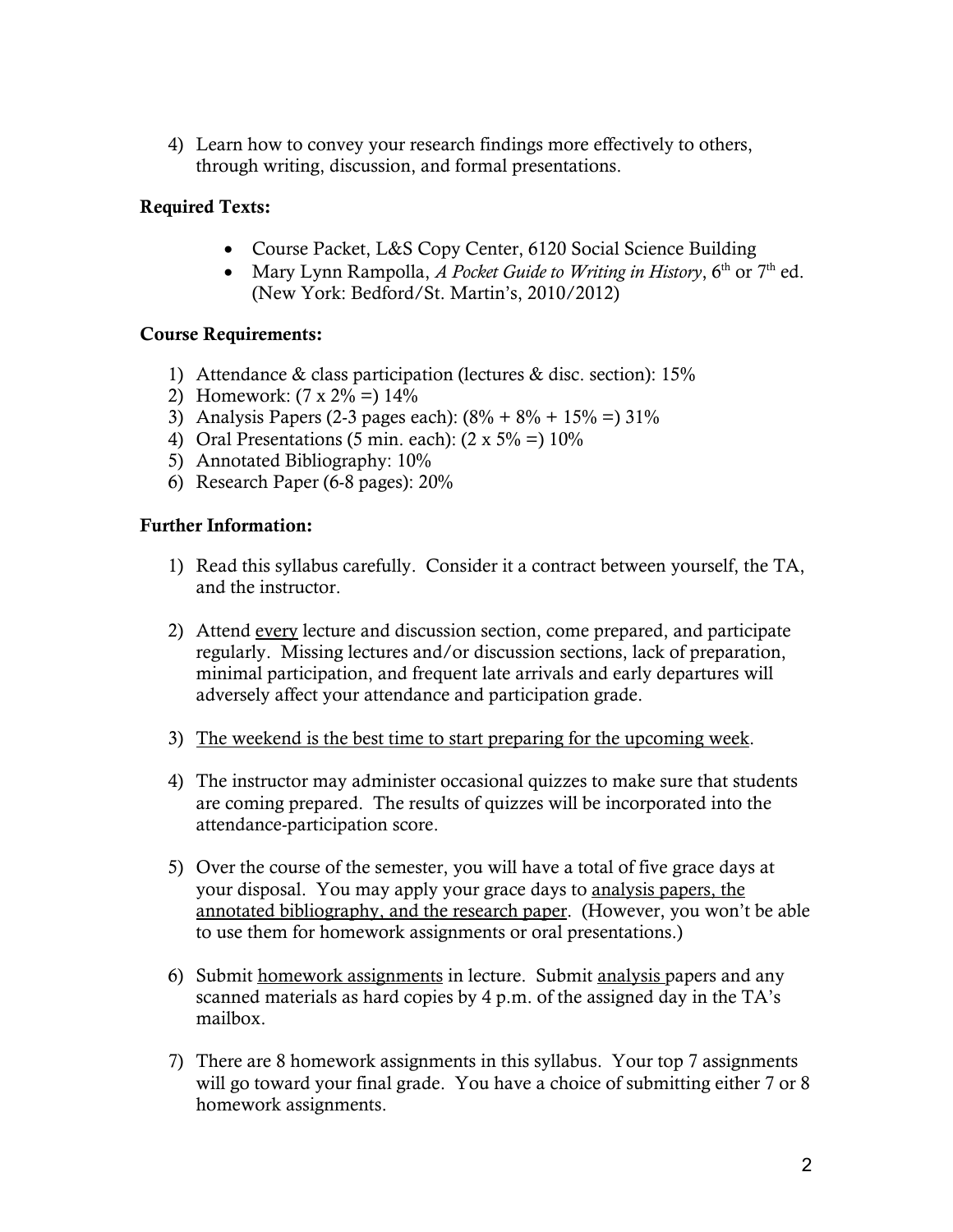- 8) There are 5 analysis papers. Your top 3 will go toward your final grade. Your top analysis paper will count for 15% of your final grade; the remaining two will count for 8% each. You may submit 3, 4, or 5 analysis papers.
- 9) Suggestion: There will be a lot of handouts for this class. It is a good idea to use a three-ring binder to keep everything together, including this syllabus.

## Course Regulations:

- 1) After you have exhausted your grace days, written assignments that are submitted after the due date will receive a ten-point deduction for each late day.
- 2) Laptops and tablets may not be used during lectures and discussion sections. In our Tuesday-Thursday class sessions, you may use a laptop or tablet only during small-group exercises – and only to refer to readings. Beyond that specific purpose, I will ask you to put your laptops and tablets away before I start my lectures.

We are willing to give permission to those individual students for whom taking notes on a computer offers a sizable advantage, but you need to come talk to us about this.

Finally, please turn off and put away your smart phones at all times.

3) Plagiarism will not be tolerated in any assignment for this course. It's perfectly fine to draw on academic work done by others, as long as you cite their work*.* However, it's unacceptable to use other people's work, while giving the impression that it is your own original work. For more on what constitutes plagiarism and how to avoid it, see the Writing Center's "Writer's Handbook": http://writing.wisc.edu/Handbook/QuotingSources.html.

### Academic Accommodations for Students

Please let us know at the start of the semester if you have a need for an accommodation in his course. If you have any questions about this or require any assistance, feel free to contact me or the McBurney Disability Resource Center.

### A Note on the Syllabus

I plan on sticking to the contents of this syllabus, but I sometimes make changes on the fly in order to improve the learning experience. I will do my best to make adjustments in as democratic a manner as possible, and to let you know ahead of time.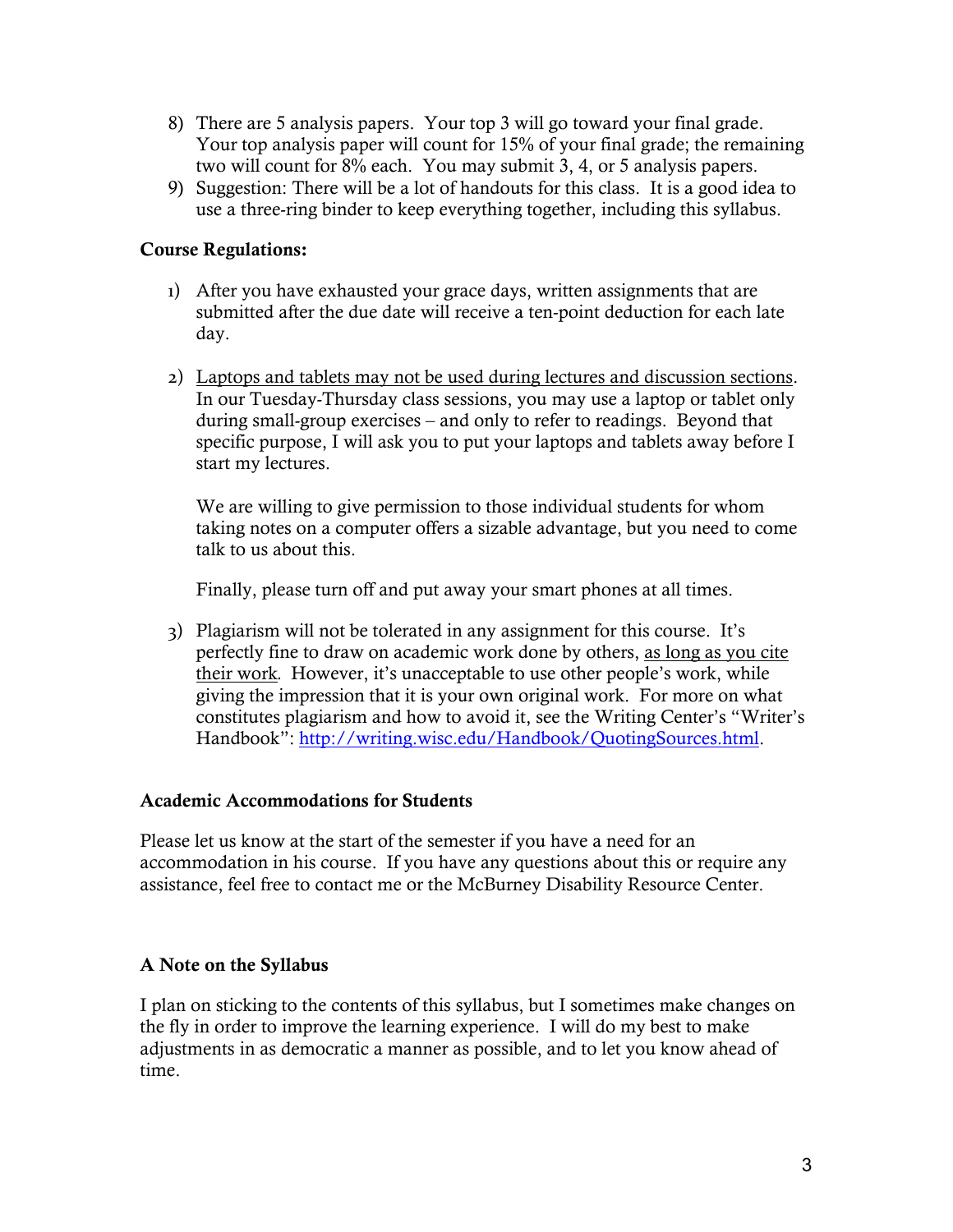### Course Schedule:

### Week 1

- 9/2 T Preliminaries (lecture)
- 9/3 W Preliminaries (discussion)
- 9/4 R A Short History of History
	- Read this syllabus carefully and come to lecture with any questions you might have.
	- John Arnold, *History: A Very Short Introduction* (London: Oxford University Press, 2000), 1-57 (Course Reader, 1-31)
	- Sam Wineburg, "Crazy for History," *The Journal of American History*  90:4 (March 2004): 1401-1414 (CR 32-46)
	- Homework #1 due in class. The evolution of history (as a discipline). Access homework assignments on Learn@UW (under "Content"). Complete, print out, and bring to class.

## Week 2

- 9/9 T Historiography of the Korean War: Overview
	- The Korean War (documentary). Access on YouTube: https://www.youtube.com/watch?v=VLYonQHJgU0
	- Dennis Merrill and Thomas G. Paterson, eds., *Major Problems in American Foreign Relations, Volume II: Since 1914* (Boston: Houghton Mifflin Company, 2005), 263-264, 274-287. (CR 47-56) Read the brief introduction of essays, the Zubov-Pleashakov excerpt, and the Christensen excerpt.
	- Rampolla, "Working with Sources," chapter 2
	- Homework #2 due in class. Factors behind the Korean War.

9/10 W – Historiography of the Korean War: The Civil War Dimension

 Allan Millett, "Introduction to the Korean War," *The Journal of Military History* 65:4 (October 2001): 921-935 – Access on America: History and Life database.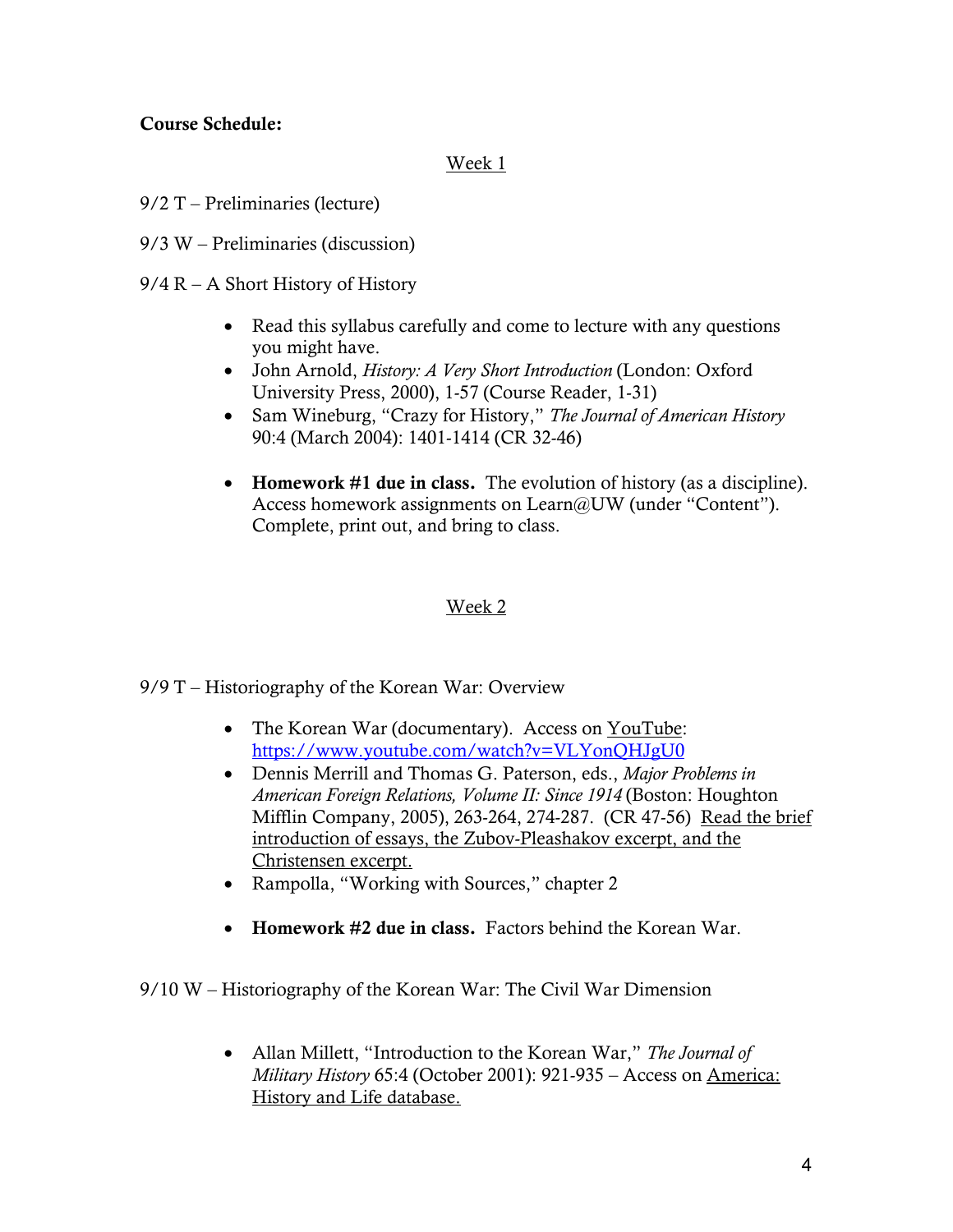## 9/11 R – Historiography of the Korean War: Civil-International Synthesis

- Cho Chŏngnae, "Land of Exile," in *Land of Exile: Contemporary Korean Fiction* Armonk, NY: ME Sharpe, 2007), 176-214 (CR 57-78)
- Dennis Merrill and Thomas G. Paterson, eds., *Major Problems in American Foreign Relations, Volume II: Since 1914* (Boston: Houghton Mifflin Company, 2005), 264-274 (CR 79-84)
- Heonik Kwon, "The Korean War Mass Graves," *The Asia-Pacific Journal*, August 1, 2008. Access at http://www.japanfocus.org/- Heonik-Kwon/2847

### Week 3

- $9/16$  T Historical Interpretation (1)
	- Kathryn Weathersby, "To Attack, or Not to Attack? Stalin, Kim Il Sung, and the Prelude to War," *Cold War International History Project Bulletin* 5 (Spring 1995): 1-9 (CR 85-93)
	- Kathryn Weathersby, "New Russian Documents on the Korean War," *Cold War International History Project Bulletin* 6/7 (Winter 1995/1996): 30-40 (CR 94-105)
	- Bruce Cumings and Kathryn Weathersby, "An Exchange on Korean War Origins," *Cold War International History Project Bulletin* 6/7 (Winter 1995/1996): 120-122.
	- Reread Rampolla, 2b-1, 2b-2
	- Homework #3 due in class. Assessing historical arguments.
- 9/17 W Historical Interpretation (2)

.

- Jules R. Benjamin, *A Student's Guide to History*, 12<sup>th</sup> ed. (Boston: Bedford/St. Martin's, 2013), 81-97 (CR 109-119)
- Use the CWIHP Digital Archive to locate a primary source document that sheds light on the question of whether the Korean War was a civil war or an international war. Be sure to use a document that we did not read for the previous lecture. Examine the document with respect to the Weathersby-Cuming debate. Print it out and bring to section: http://digitalarchive.wilsoncenter.org/collection/134/korean-warorigins-1945-1950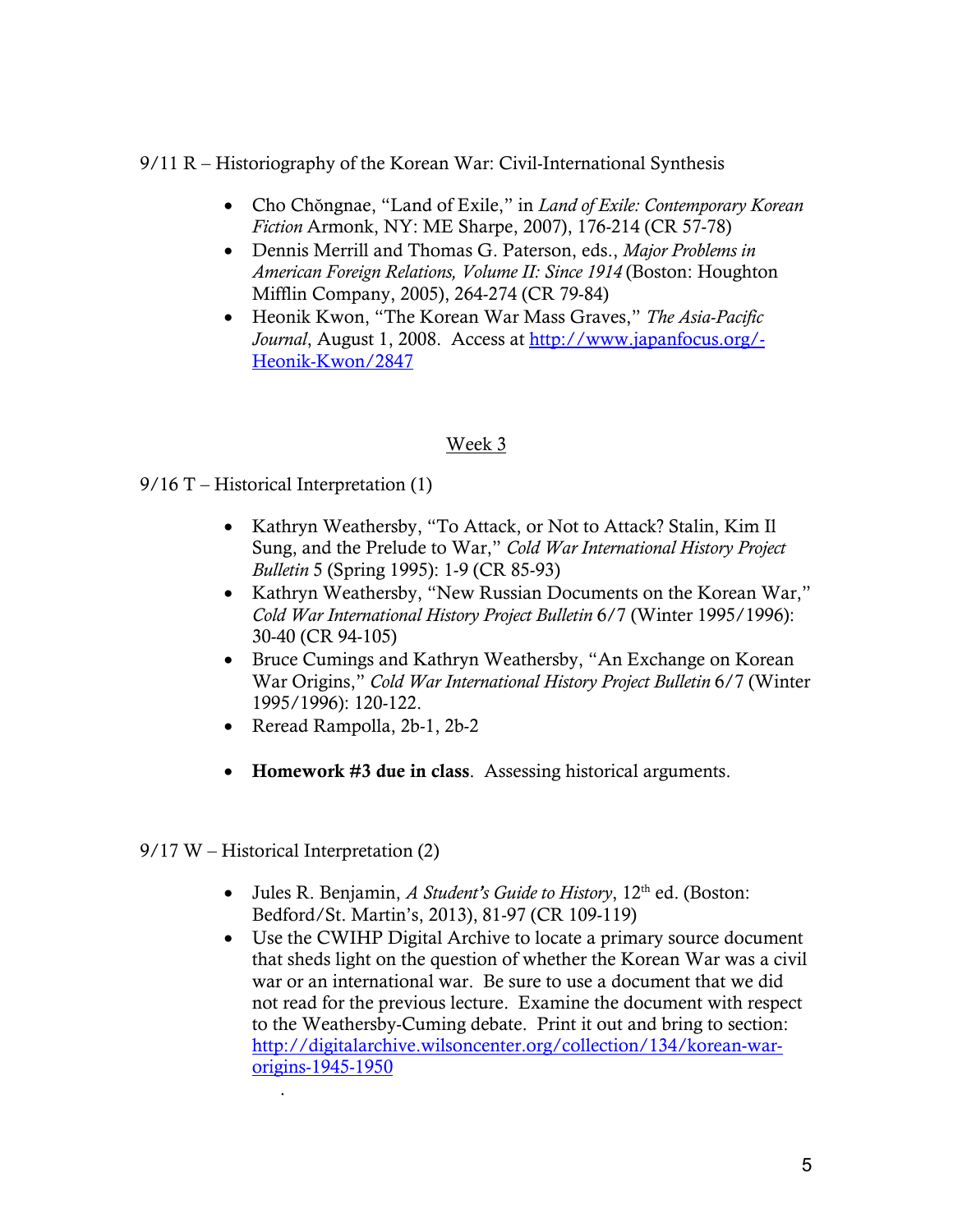### 9/18 R – Propaganda Materials as Primary Source

- Susan A. Brewer, *Why America Fights* (Oxford, 2009), 141-178 (CR 120-139)
- "Big Picture: Korea Today" (ca. 1955-1960, 28 min.) Access on Moving Image Archive
- Korean War Propaganda Posters:
	- o http://digitalpostercollection.com/propaganda/1950-1953 korean-war/usa/wanted-more-men-like-mike-u-s-army/
	- o http://digitalpostercollection.com/propaganda/1950-1953 korean-war/usa/wilco-u-s-army/
	- o http://digitalpostercollection.com/propaganda/1950-1953 korean-war/usa/bombs-away-u-s-air-force/
	- o http://digitalpostercollection.com/propaganda/1950-1953 korean-war/usa/they-depend-on-you-1953-u-s-army-nursecorps/
	- o http://digitalpostercollection.com/propaganda/1950-1953 korean-war/usa/proud-parents-1956-womens-army-corps-u-sarmy/
- Homework #4 due in class. Analyzing propaganda.

# Week 4

 $9/22$  M – Analysis Paper #1 due in TA's mailbox by 4 p.m. The History Dept. mailboxes are located one floor about the department office (Humanities 3211). An easy way to get to them is to use the elevator just outside the entrance of the office – or to ask the department receptionist. The TA's mailbox is 4029.

Based on the primary and secondary sources that you have read, take a position on the historiographical issue of whether the Korean War was a civil war or an international war.

 $9/23$  T – Magazines as Primary Source (1)

- Carolyn Kitch, *Pages from the Past: History and Memory in American Magazines* (Chapel Hill: University of North Carolina Press, 2005), 13- 37 (CR 140-158)
- *Time* magazine feature, Jan. 2, 1950 (Available on Learn@UW)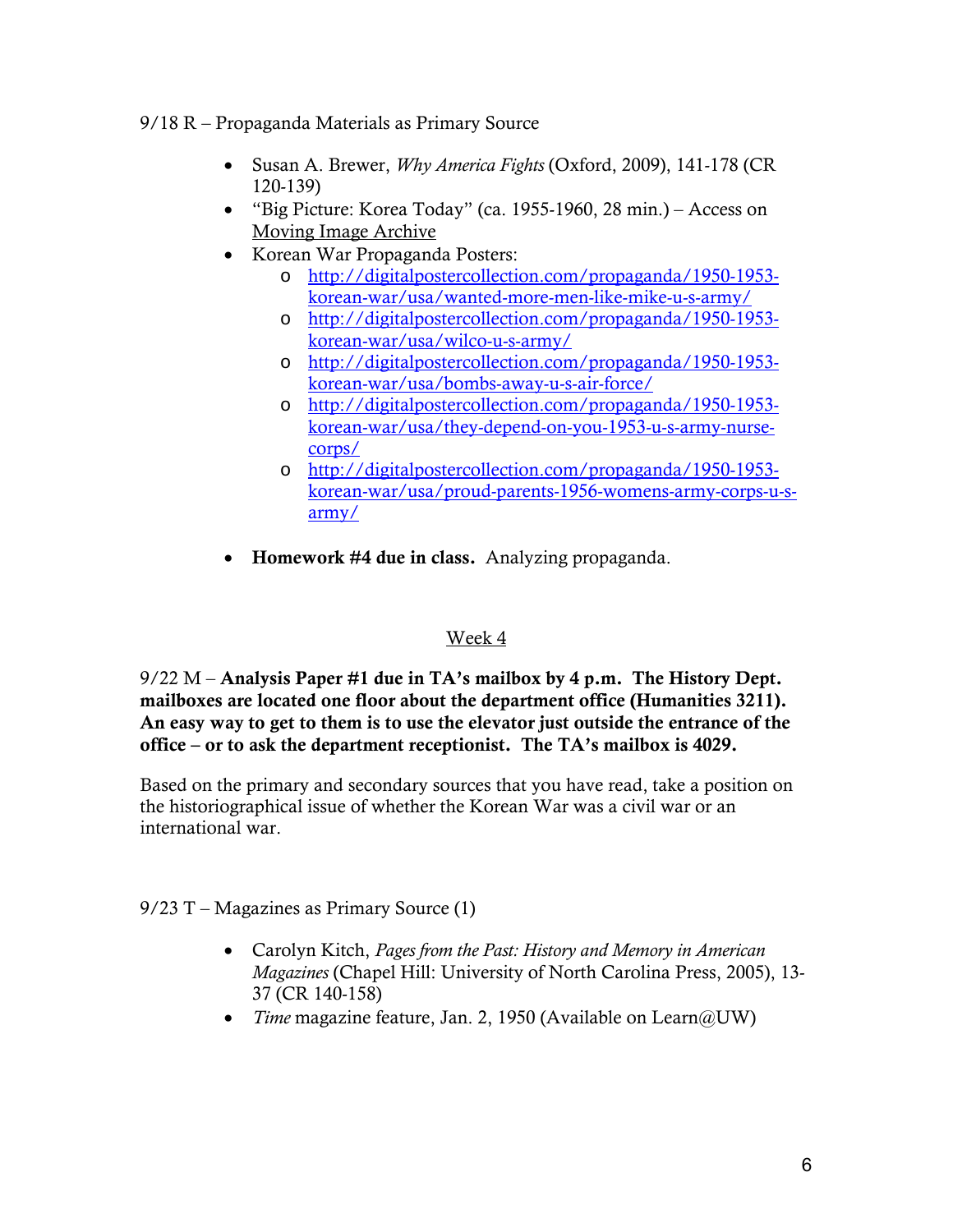9/24 W – Magazines as Primary Source (2)

- Rampolla, chapter 4
- Come to section with a good idea of final project topics that interest you.

9/25 R – Magazines as Primary Source (3)

- Rampolla, 3-a
- Elaine Tyler May, *Homeward Bound: American Families in the Cold Era* (Basic Books, 1988), 3-36 (CR 159-193)
- Homework #5 due in class. Identifying historical arguments.

### Week 5

### $9/29$  M – Analysis Paper #2 due in TA's mailbox by 4 p.m..

- Analyze a feature-length story about the Korean War or a related topic selected from a magazine. Pay close attention to the content and visual images from the story and surrounding pages. Submit with scans of your sources.
- 9/30 T Newspapers as Primary Source (1)
	- Steven Casey, "Casualty Reporting and Domestic Support for War: The U.S. Experience during the Korean War," in *The Korean War at Sixty* (New York: Routledge, 2012), 129-154 (CR 194-207)
	- *New York Times* articles, July 1950
	- Reginald Thompson, *Cry Korea: The Korean War A Reporter's Notebook* (London: Reportage Press, 2009), 9-13, 85, 238-244 (CR 208-217)

10/1 W – On Your Own Research

- Rampolla, 5a-5b
- Scheduling of oral presentations if you don't come, then the TA will schedule the date of your presentation.

10/2 R – Newspapers as Primary Source (2)

 Denice Corinne Walker, "Form and Ideology: Human Interest Jouranlism and the U.S. Print Media's Coverage of U.S. Military Deaths in the Iraq War, 2003-2007," Ph.D. dissertation, University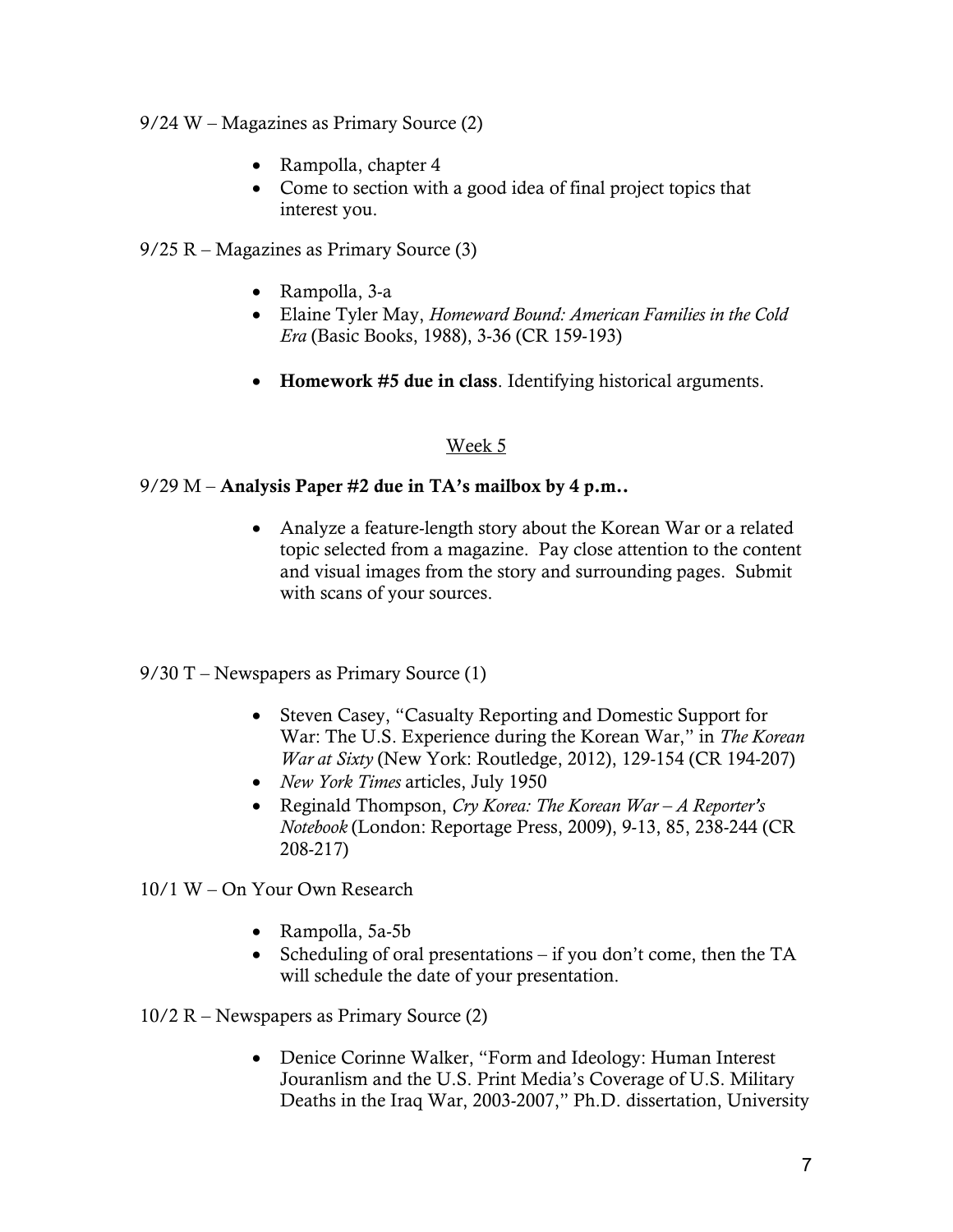of Colorado at Boulder, 2010, chapter 3. Access on ProQuest Dissertations & Theses database.

Homework #6 due in class.

# Week 6

## $10/6$  M – Analysis Paper #3 due in TA's mailbox by 4 p.m.

• Based on what you know about American media coverage of the war, analyze two newspaper articles that you have selected from your own research. Submit with scans of your sources.

### 10/7 T – Photographs as Primary Source

- James Curtis, "Making Sense of Documentary Photography," http://historymatters.gmu.edu/mse/photos/photos.pdf
- Graham Harrison, "The Life and Times of Albert Hardy, 1913- 1995, *Photo Histories* (2008): http://www.photohistories.com/Photo-Histories/50/the-life-andtimes-of-albert-hardy-1913-1995
- Homework #7 Analyze Bert Hardy photos on gettyimages.com: http://www.gettyimages.com/Search/AdvancedSearch.aspx
- 10/8 W Giving an Effective Oral Presentation
- 10/9 R Historical Society Tutorial with Simone Munson.
	- Meet in lobby of the Wisconsin Historical Society Building at 11 a.m.

### Week 7

### $10/13$  M – Analysis Paper #4 due in TA's mailbox by 4 p.m.

• Analysis of two Korean War photographs. Submit with scans of photos.

 $10/14$  T – Antiwar Views (1)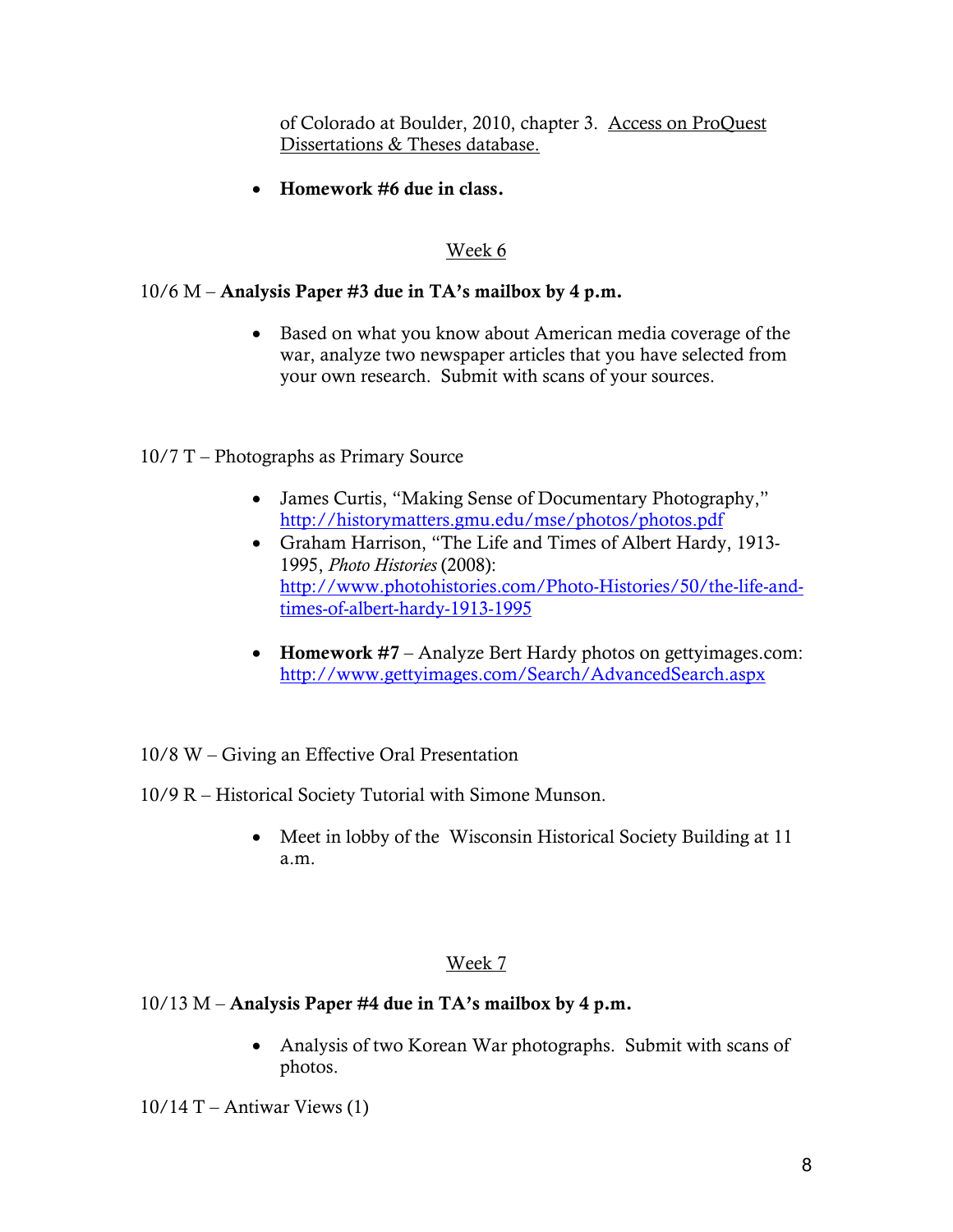- I.F. Stone, *The Hidden History of the Korean War, 1950-1951*, xi-xxii, 1-60 (CR 217-253)
- 10/15 W Oral Presentations
- 10/16 R Comic Books (Antiwar Views cont.)
	- Harvey Kurtzman, *Corpse on the Imjin and Other Stories*  (Fantagraphic Books, 2012), excerpts (CR 254-280)

# Week 8

- $10/21$  T Film as Primary Source (1)
	- *Pork Chop Hill* (dir. Lewis Milestone, 1959) Screening in class
- 10/22 W Oral Presentations
- 10/23 R Film as Primary Source (2)
	- Tom Gunning, "Making Sense of Films," http://historymatters.gmu.edu/mse/film/film.pdf
	- Henry King et al., *The Hollywood Professionals, Volume Two*  (London: Tantivy Press, 1974), 69-106 (CR 281-302)
	- Joseph R. Millichap, *Lewis Milestone* (Boston: Twayne Publishers, 1981), 178-180 (CR 303-304)

# Week 9

- 10/28 T Film as Primary Source (3)/Preparing Your Annotated Bibliography
	- "Interview: Richard Slotkin Revisits America's 'Forgotten' War, Korea, on Film," interview by Farisa Khalid, May 1, 2013: http://asiasociety.org/blog/asia/interview-richard-slotkin-revisitsamericas-forgotten-war-korea-film
	- Katherine Kinney, "Cold Wars: Black Soldiers in Liberal Hollywood," *War Literature & the Arts: An International Journal of the Humanities* (2000), 101-121. Access on FTLI database.
	- Geoffrey A. White, "Acknowledging Experience: *Pork Chop Hill* and the Geography of the Korean War," *War Literature & the Arts: An International Journal of the Humanities* (2011), CR 305-325
	- Rampolla, 3-b
	- Homework #8 due in class.

#### 10/29 W – Remaining Oral Presentations/Film as Primary Source (4)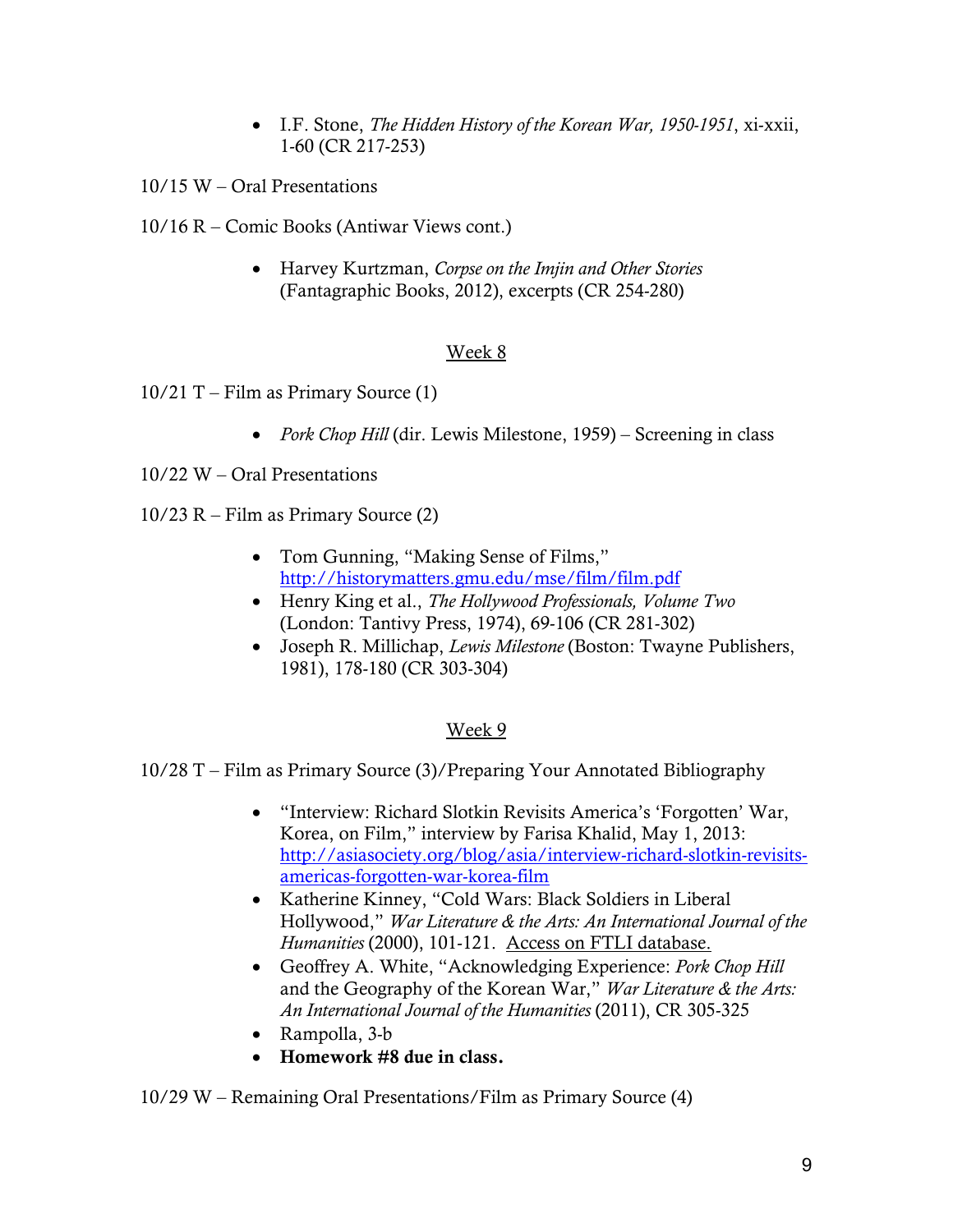Film reviews of *Pork Chop Hill* – available on Learn@UW

 $10/30$  R – No lecture – Work on group project

### Week 10

 $11/4$  T – Antiwar Views (2)

- Benjamin T. Harrison, "Roots of the Anti-Vietnam War Movement," in *The United States and the Vietnam War: Significant Scholarly Articles* (New York: Garland Publishing, Inc., 2000), 23-35 (CR 326-334)
- Charles Chatfield, *The American Peace Movement: Ideals and Activism*  (New York: Twayne Publishers, 1992), 117-131 (CR 335-344)

11/5 W – Narrating Your Study and Change vs. Continuity

11/6 R – Picking a Good Topic: Developing Your Group's Focus

# Week 11

# $11/10$  M – Analysis paper #5 due in TA's mailbox by 4 p.m.

 $11/11$  T –  $11/12$  W –  $11/13$  R

No lectures or discussion sections:

Mandatory group consultations with instructor or TA – the better prepared you are for the meeting, the more helpful we can be.

### Week 12

11/18 T – Originality/Plagiarism

- Annotated Bibliographies due in lecture
- Rampolla, chapter 6

11/19 W – Final Project Prep

11/20 R – Good Writing/Documentation